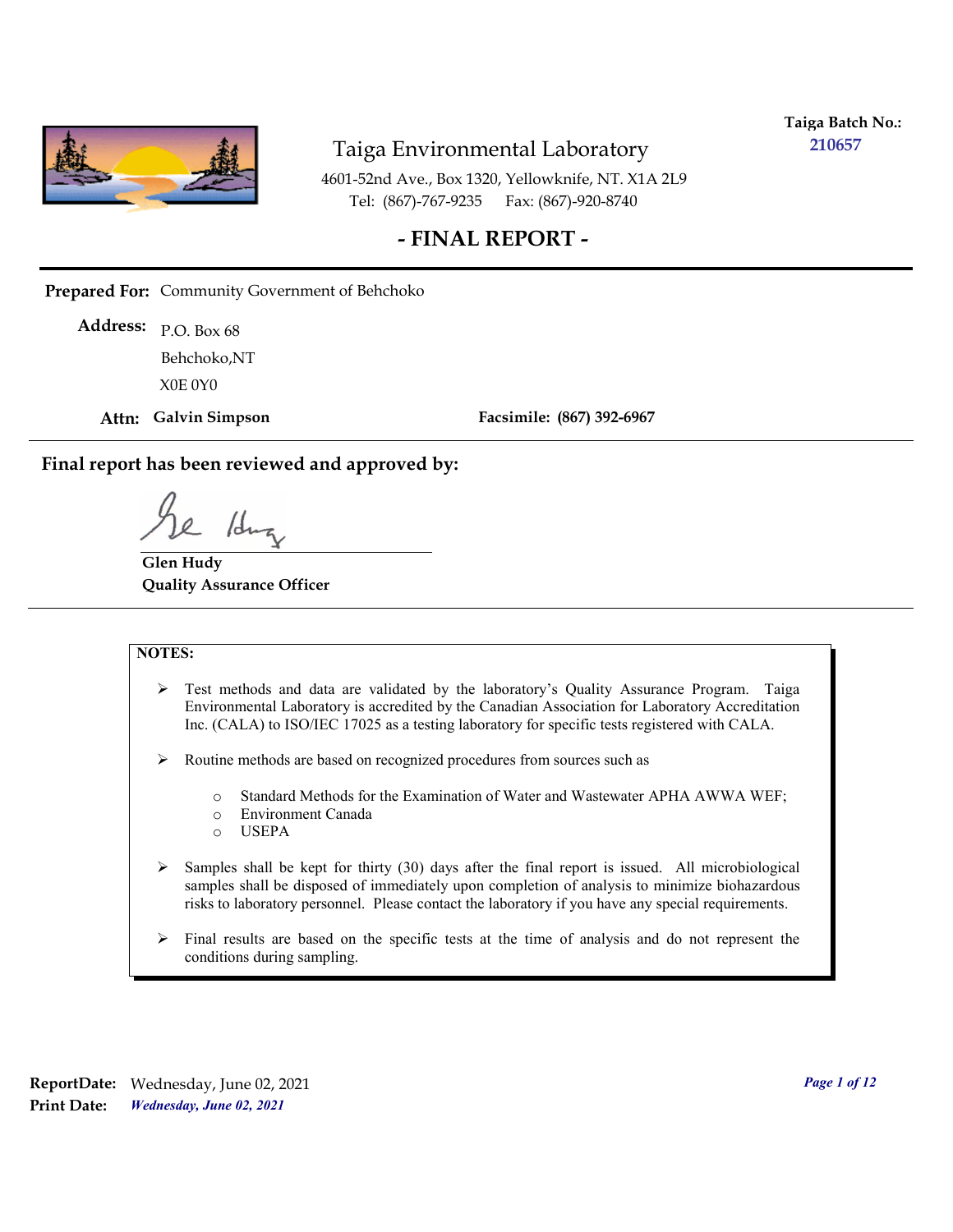

**Taiga Batch No.: 210657**

4601-52nd Ave., Box 1320, Yellowknife, NT. X1A 2L9 Tel: (867)-767-9235 Fax: (867)-920-8740

# **- CERTIFICATE OF ANALYSIS -**

#### Client Sample ID: SNP-Sample E4 Taiga Sample ID: 001

**Location: Sampling Date:** 25-May-21 **Received Date:** 25-May-21 **Client Project:** W2014L3-0002 **Sample Type:** Sewage **Sampling Time:** *Report Status:* **Final**

| <b>Test Parameter</b>         | <b>Result</b> | Detection<br>Limit | Units      | Analysis<br>Date | Analytical<br>Method* | Qualifer |
|-------------------------------|---------------|--------------------|------------|------------------|-----------------------|----------|
| <b>Inorganics - Nutrients</b> |               |                    |            |                  |                       |          |
| Ammonia as Nitrogen           | 1.97          | 0.005              | mg/L       | 28-May-21        | SM4500-NH3:G          |          |
| Biochemical Oxygen Demand     | $\,8\,$       | $\overline{2}$     | mg/L       | 26-May-21        | SM5210:B              |          |
| <b>CBOD</b>                   | 14            | $\overline{2}$     | mg/L       | 26-May-21        | SM5210:B              |          |
| Nitrogen, Dissolved           | 3.55          | 0.6                | mg/L       | 27-May-21        | ISO/TR 11905:1997(E)  |          |
| Nitrogen, Total               | 4.24          | 0.6                | mg/L       | 27-May-21        | ISO/TR 11905:1997(E)  |          |
| Ortho-Phosphate as Phosphorus | 0.175         | 0.002              | mg/L       | 28-May-21        | SM4500-P:D            |          |
| Phosphorous, Dissolved        | 0.215         | 0.002              | mg/L       | 28-May-21        | SM4500-P:D            |          |
| Phosphorous, Total            | 0.312         | 0.002              | mg/L       | 28-May-21        | SM4500-P:D            |          |
| <b>Inorganics - Physicals</b> |               |                    |            |                  |                       |          |
| Conductivity, Specific (@25C) | 203           | $0.4\,$            | $\mu$ S/cm | 25-May-21        | SM2510:B              |          |
| pН                            | 6.76          |                    | pH units   | 25-May-21        | SM4500-H:B            |          |
| Solids, Total Dissolved       | 176           | 10                 | mg/L       | 27-May-21        | SM2540:C              |          |
| Solids, Total Suspended       | 16            | 3                  | mg/L       | 27-May-21        | SM2540:D              |          |
| <b>Major Ions</b>             |               |                    |            |                  |                       |          |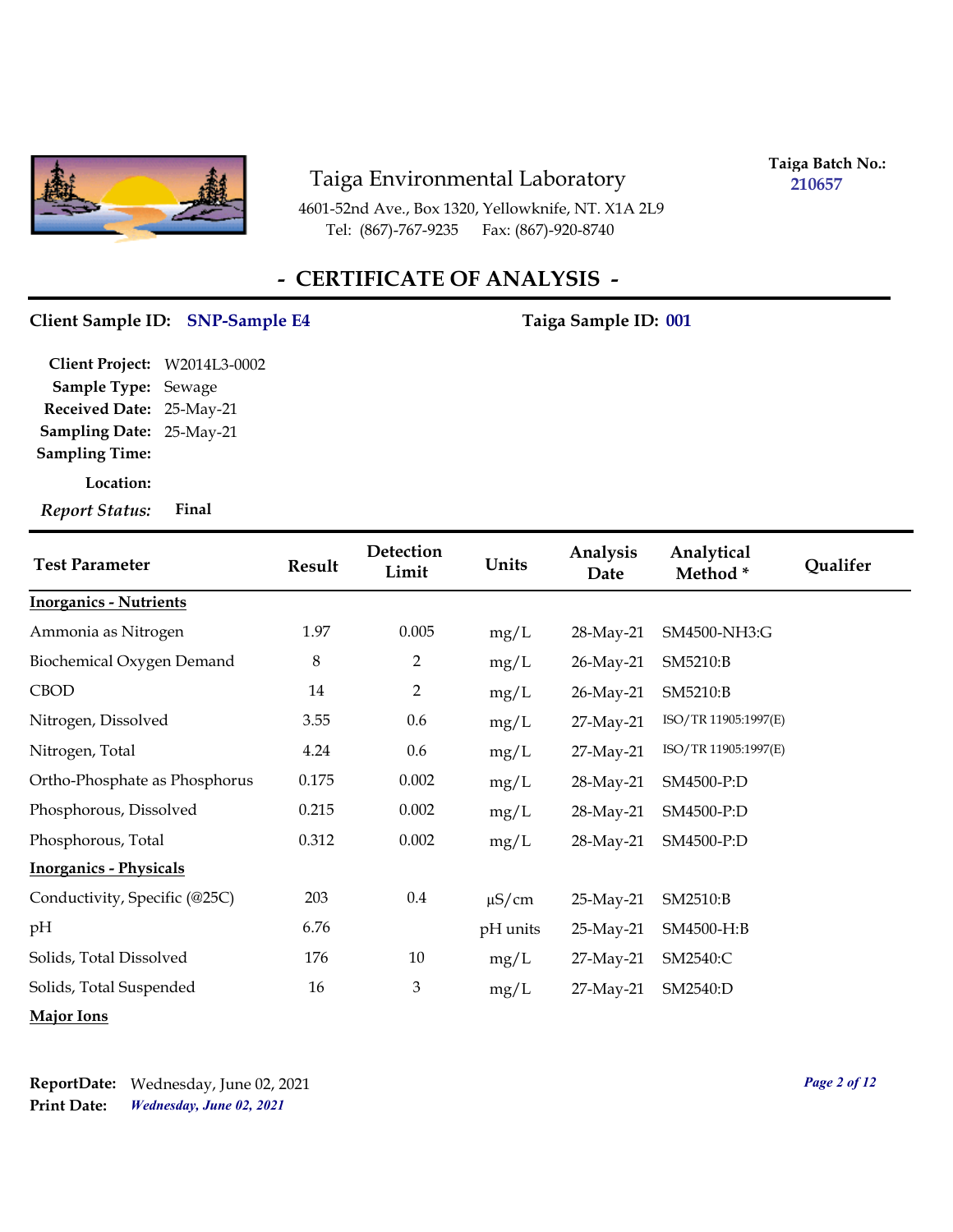

**Taiga Batch No.: 210657**

4601-52nd Ave., Box 1320, Yellowknife, NT. X1A 2L9 Tel: (867)-767-9235 Fax: (867)-920-8740

# **- CERTIFICATE OF ANALYSIS -**

| Client Sample ID: SNP-Sample E4 |      | Taiga Sample ID: 001 |                              |           |          |
|---------------------------------|------|----------------------|------------------------------|-----------|----------|
| Nitrate+Nitrite as Nitrogen     | 0.22 | 0.01                 | mg/L                         | 26-May-21 | SM4110:B |
| Microbiology                    |      |                      |                              |           |          |
| Coliforms, Fecal                | 410  | 10                   | CFU/100mL 25-May-21 SM9222:D |           |          |
| Coliforms, Total                | 8780 | 100                  | $MPN/100ml$ 26-May-21        |           | SM9223:B |
| Escherichia coli                | 2160 | 100                  | MPN/100ml                    | 26-May-21 | SM9223:B |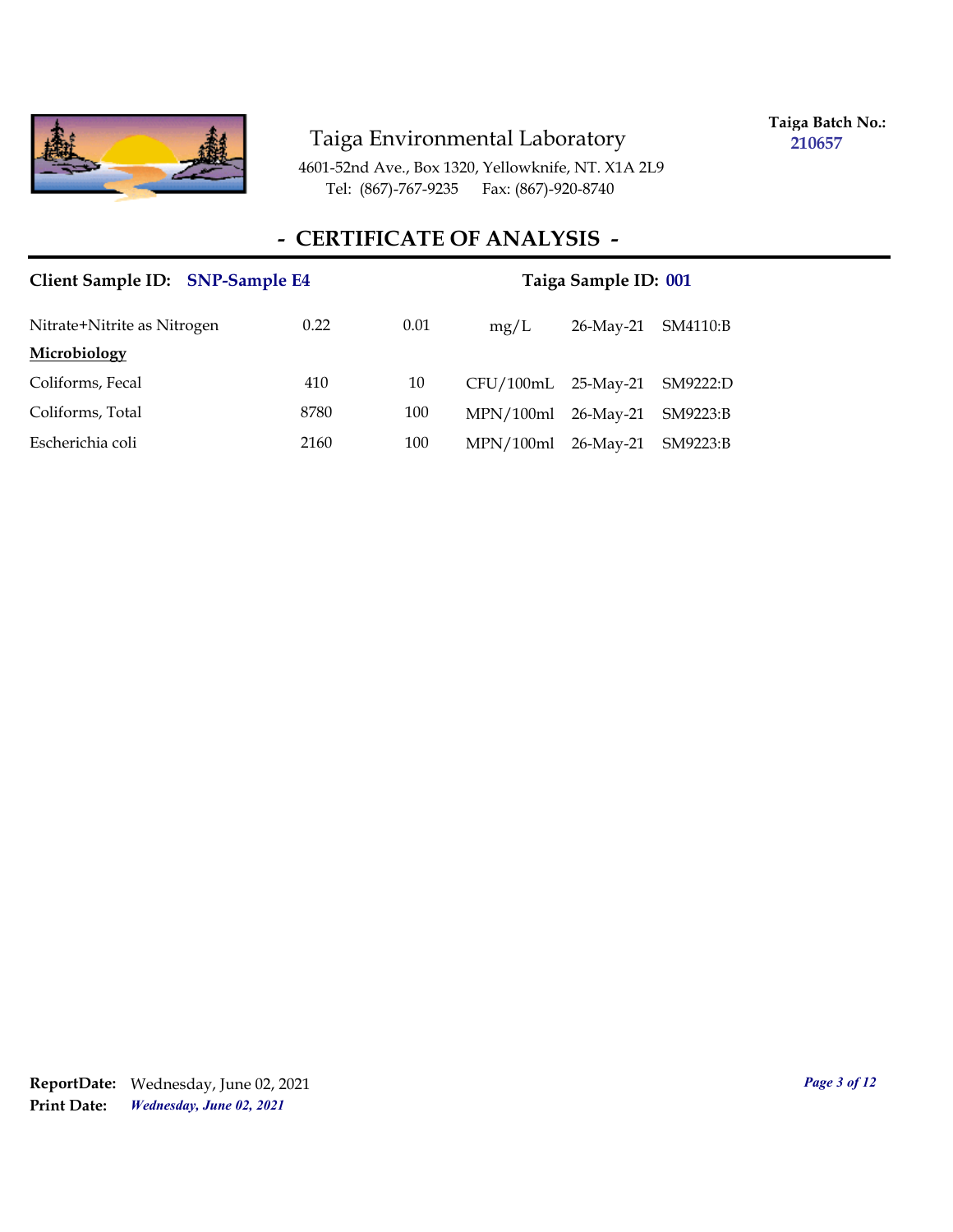

**Taiga Batch No.: 210657**

4601-52nd Ave., Box 1320, Yellowknife, NT. X1A 2L9 Tel: (867)-767-9235 Fax: (867)-920-8740

## **- CERTIFICATE OF ANALYSIS -**

#### Client Sample ID: SNP-Sample E3 Taiga Sample ID: 002

**Sampling Date:** 25-May-21 **Received Date:** 25-May-21 **Client Project:** W2014L3-0002 **Sample Type:** Sewage **Sampling Time:**

**Location:**

*Report Status:* **Final**

| <b>Test Parameter</b>         | Result | Detection<br>Limit        | Units      | Analysis<br>Date | Analytical<br>Method* | Qualifer |
|-------------------------------|--------|---------------------------|------------|------------------|-----------------------|----------|
| <b>Inorganics - Nutrients</b> |        |                           |            |                  |                       |          |
| Ammonia as Nitrogen           | 14.3   | 0.005                     | mg/L       | 28-May-21        | SM4500-NH3:G          |          |
| Biochemical Oxygen Demand     | 46     | $\overline{2}$            | mg/L       | 26-May-21        | SM5210:B              | 55       |
| <b>CBOD</b>                   | 48     | $\overline{2}$            | mg/L       | 26-May-21        | SM5210:B              | 55       |
| Nitrogen, Dissolved           | 18.3   | 0.6                       | mg/L       | 27-May-21        | ISO/TR 11905:1997(E)  |          |
| Nitrogen, Total               | 27.3   | 0.6                       | mg/L       | 27-May-21        | ISO/TR 11905:1997(E)  |          |
| Ortho-Phosphate as Phosphorus | 0.463  | 0.002                     | mg/L       | 28-May-21        | SM4500-P:D            |          |
| Phosphorous, Dissolved        | 0.518  | 0.002                     | mg/L       | 28-May-21        | SM4500-P:D            |          |
| Phosphorous, Total            | 2.99   | 0.002                     | mg/L       | 28-May-21        | SM4500-P:D            |          |
| <b>Inorganics - Physicals</b> |        |                           |            |                  |                       |          |
| Conductivity, Specific (@25C) | 450    | $0.4\,$                   | $\mu$ S/cm | 25-May-21        | SM2510:B              |          |
| pН                            | 7.27   |                           | pH units   | 25-May-21        | SM4500-H:B            |          |
| Solids, Total Dissolved       | 290    | 10                        | mg/L       | 27-May-21        | SM2540:C              |          |
| Solids, Total Suspended       | 302    | $\boldsymbol{\mathrm{3}}$ | mg/L       | 27-May-21        | SM2540:D              |          |
| Major Ions                    |        |                           |            |                  |                       |          |
| Nitrate+Nitrite as Nitrogen   | 0.58   | 0.01                      | mg/L       | 26-May-21        | SM4110:B              |          |
| Microbiology                  |        |                           |            |                  |                       |          |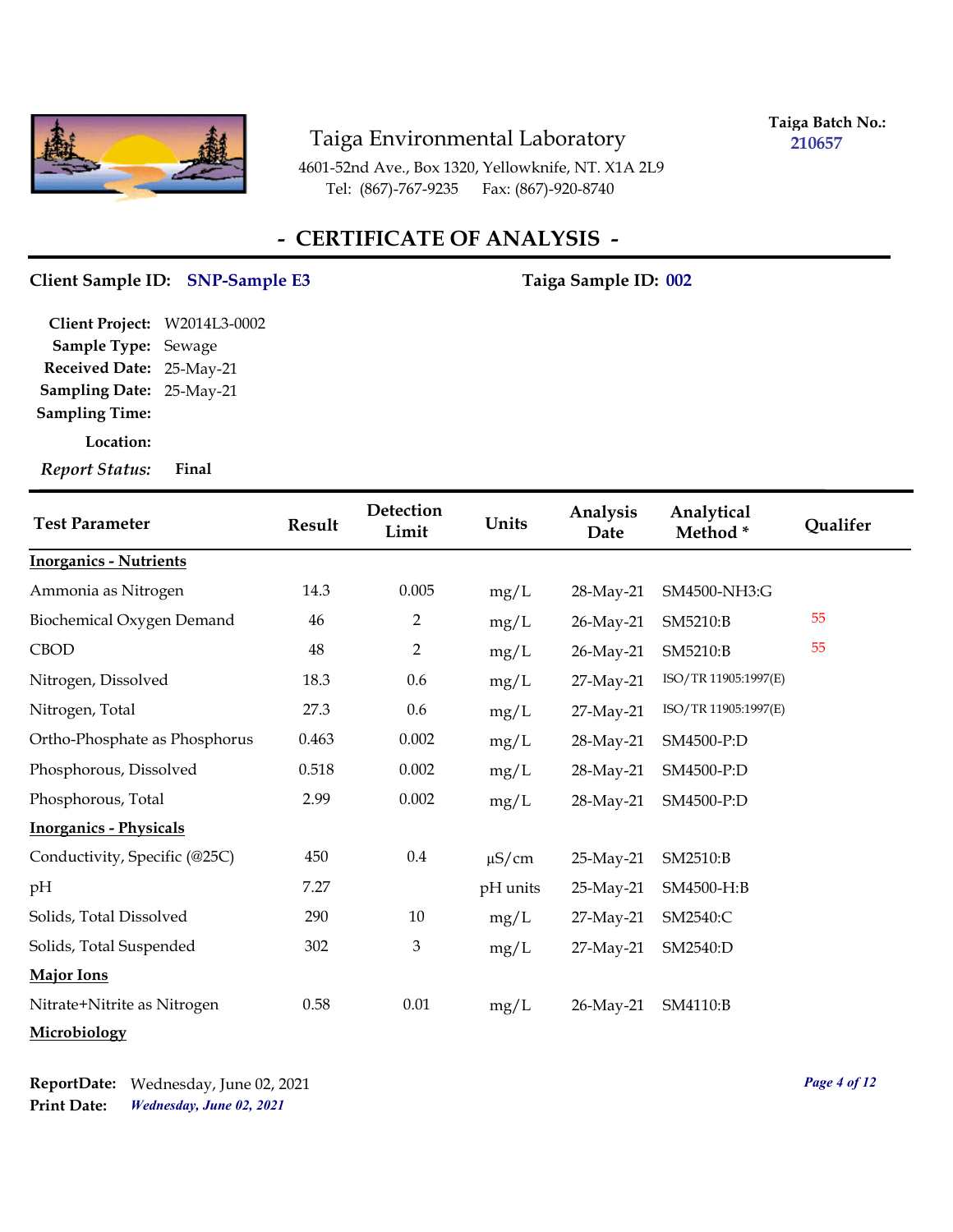

**Taiga Batch No.: 210657**

4601-52nd Ave., Box 1320, Yellowknife, NT. X1A 2L9 Tel: (867)-767-9235 Fax: (867)-920-8740

# **- CERTIFICATE OF ANALYSIS -**

| Client Sample ID: SNP-Sample E3 |        |      |                              | Taiga Sample ID: 002 |  |
|---------------------------------|--------|------|------------------------------|----------------------|--|
| Coliforms, Fecal                | 47000  | 1000 | CFU/100mL 25-May-21 SM9222:D |                      |  |
| Coliforms, Total                | 689000 | 1000 | MPN/100ml 26-May-21 SM9223:B |                      |  |
| Escherichia coli                | 102000 | 1000 | MPN/100ml 26-May-21 SM9223:B |                      |  |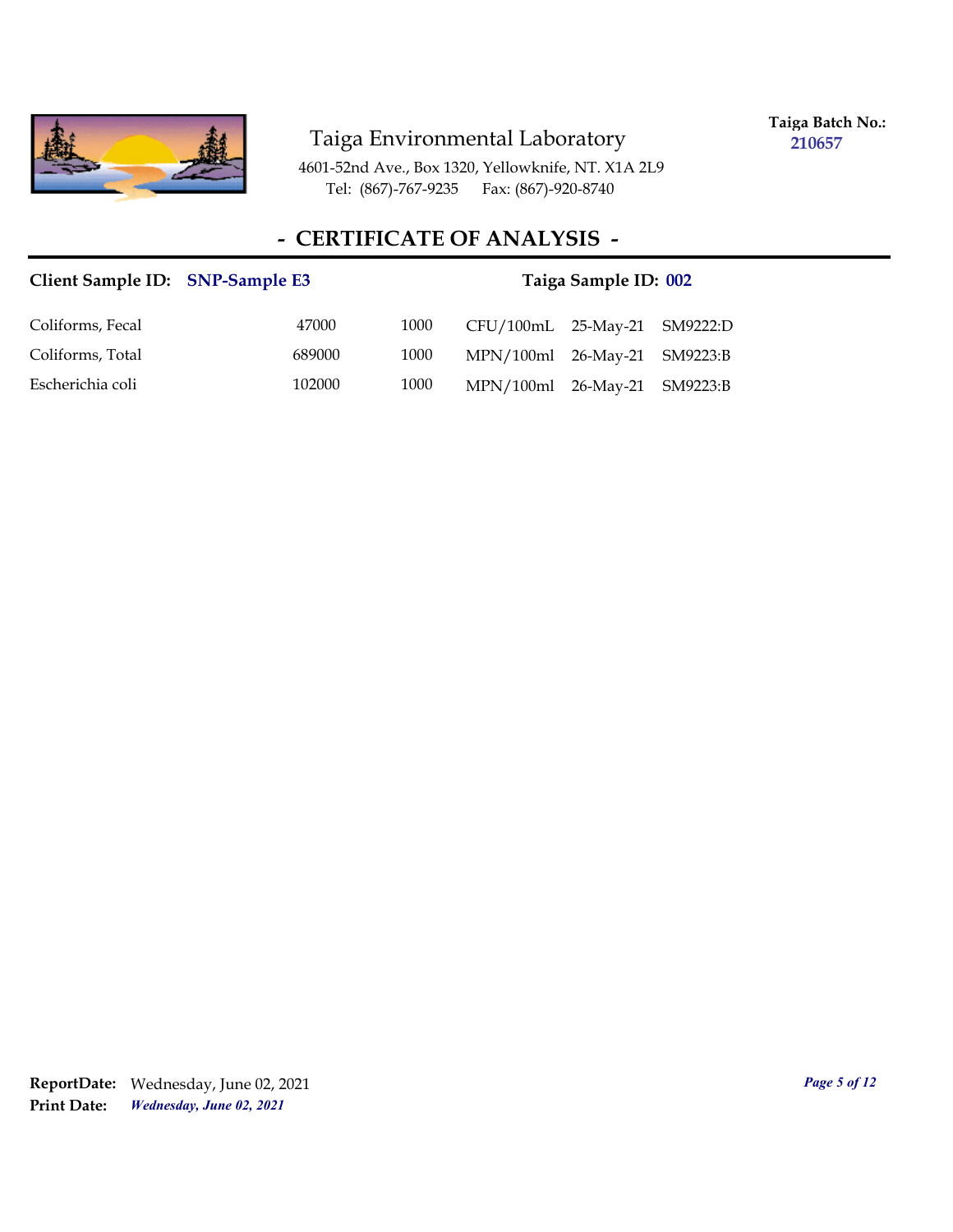

**Taiga Batch No.: 210657**

4601-52nd Ave., Box 1320, Yellowknife, NT. X1A 2L9 Tel: (867)-767-9235 Fax: (867)-920-8740

## **- CERTIFICATE OF ANALYSIS -**

#### Client Sample ID: SNP-Sample E2 Taiga Sample ID: 003

**Sampling Date:** 25-May-21 **Received Date:** 25-May-21 **Client Project:** W2014L3-0002 **Sample Type:** Sewage **Sampling Time:**

**Location:**

*Report Status:* **Final**

| <b>Test Parameter</b>         | Result | Detection<br>Limit | Units      | Analysis<br>Date | Analytical<br>Method* | Qualifer |
|-------------------------------|--------|--------------------|------------|------------------|-----------------------|----------|
| <b>Inorganics - Nutrients</b> |        |                    |            |                  |                       |          |
| Ammonia as Nitrogen           | 18.6   | 0.005              | mg/L       | 28-May-21        | SM4500-NH3:G          |          |
| Biochemical Oxygen Demand     | 251    | $\overline{2}$     | mg/L       | 26-May-21        | SM5210:B              | 55       |
| <b>CBOD</b>                   | 246    | $\overline{2}$     | mg/L       | 26-May-21        | SM5210:B              | 55       |
| Nitrogen, Dissolved           | 29.2   | 0.6                | mg/L       | 27-May-21        | ISO/TR 11905:1997(E)  |          |
| Nitrogen, Total               | 45.0   | 0.6                | mg/L       | 27-May-21        | ISO/TR 11905:1997(E)  |          |
| Ortho-Phosphate as Phosphorus | 2.51   | 0.002              | mg/L       | 28-May-21        | SM4500-P:D            |          |
| Phosphorous, Dissolved        | 3.05   | 0.002              | mg/L       | 28-May-21        | SM4500-P:D            |          |
| Phosphorous, Total            | 7.43   | 0.002              | mg/L       | 28-May-21        | SM4500-P:D            |          |
| <b>Inorganics - Physicals</b> |        |                    |            |                  |                       |          |
| Conductivity, Specific (@25C) | 564    | $0.4\,$            | $\mu$ S/cm | 25-May-21        | SM2510:B              |          |
| pH                            | 7.13   |                    | pH units   | 25-May-21        | SM4500-H:B            |          |
| Solids, Total Dissolved       | 695    | 10                 | mg/L       | 27-May-21        | SM2540:C              |          |
| Solids, Total Suspended       | 780    | 3                  | mg/L       | 27-May-21        | SM2540:D              |          |
| <b>Major Ions</b>             |        |                    |            |                  |                       |          |
| Nitrate+Nitrite as Nitrogen   | 0.30   | $0.01\,$           | mg/L       | 26-May-21        | SM4110:B              |          |
| Microbiology                  |        |                    |            |                  |                       |          |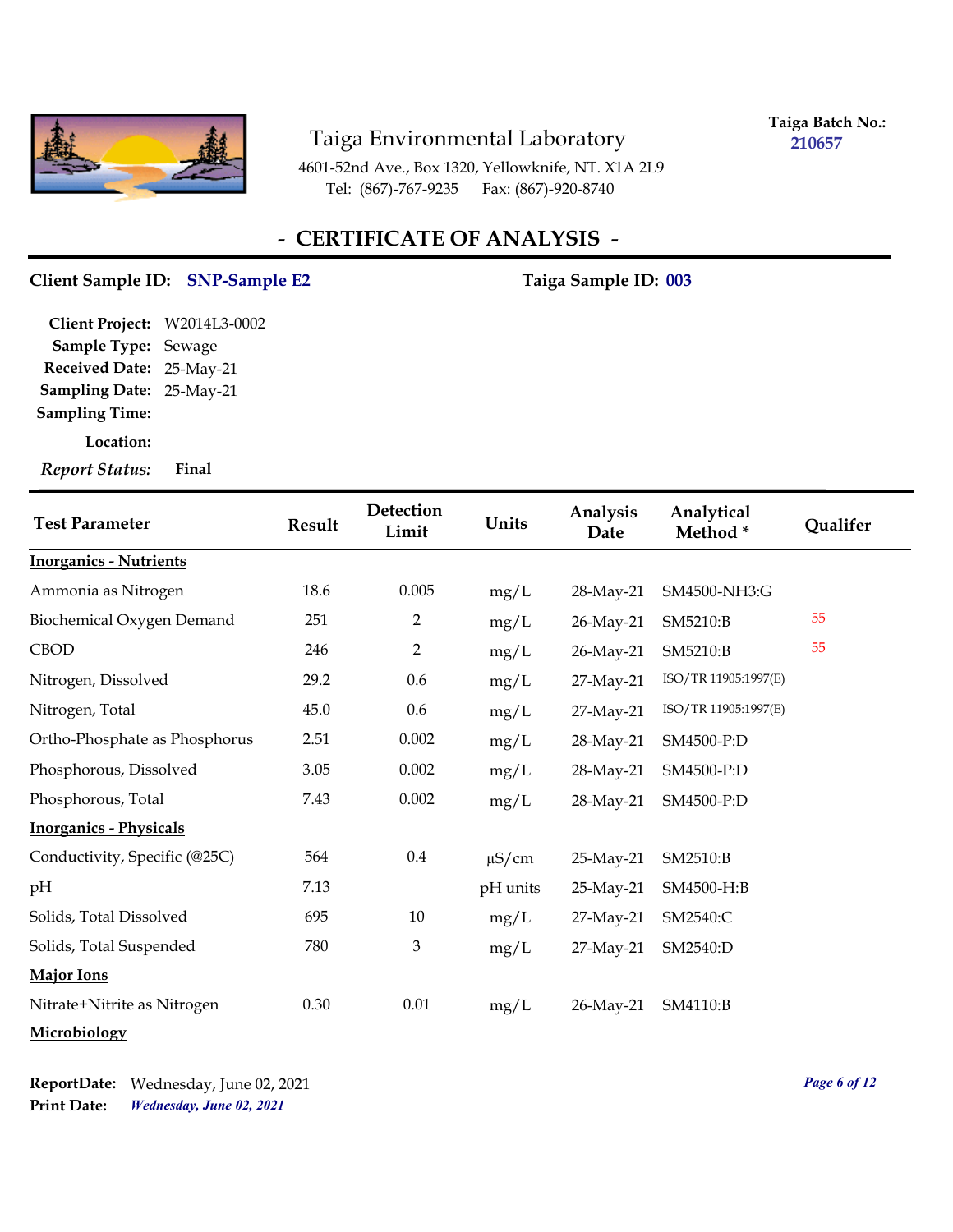

**Taiga Batch No.: 210657**

4601-52nd Ave., Box 1320, Yellowknife, NT. X1A 2L9 Tel: (867)-767-9235 Fax: (867)-920-8740

## **- CERTIFICATE OF ANALYSIS -**

# Client Sample ID: SNP-Sample E2 Taiga Sample ID: 003 Coliforms, Fecal 540000 10000 CFU/100mL 25-May-21 SM9222:D Coliforms, Total 1010000 1000 MPN/100ml 26-May-21 SM9223:B Escherichia coli 914000 1000 MPN/100ml 26-May-21 SM9223:B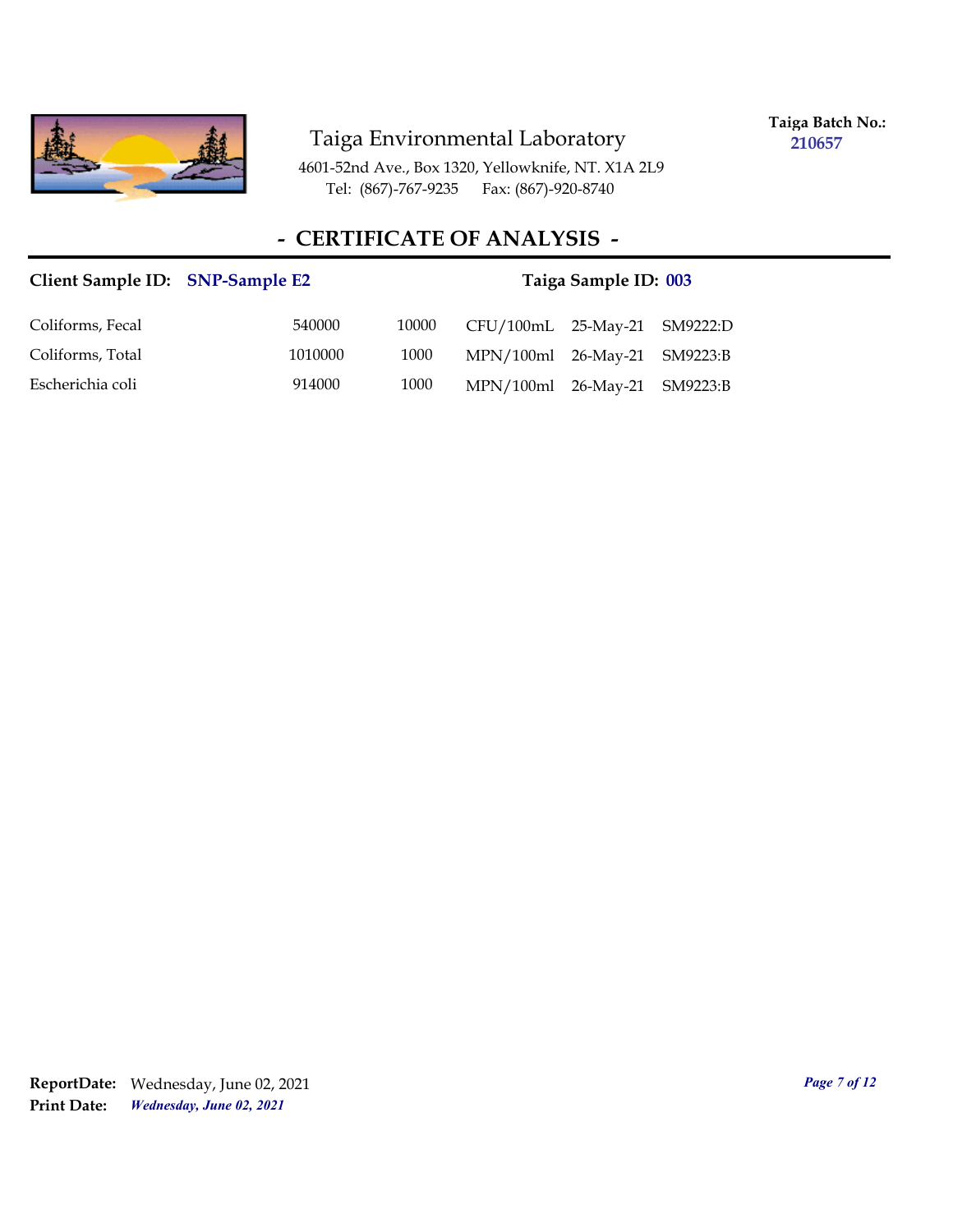

**Taiga Batch No.: 210657**

4601-52nd Ave., Box 1320, Yellowknife, NT. X1A 2L9 Tel: (867)-767-9235 Fax: (867)-920-8740

## **- CERTIFICATE OF ANALYSIS -**

#### Client Sample ID: SNP Sample R4 Taiga Sample ID: 004

**Sampling Date:** 25-May-21 **Received Date:** 25-May-21 **Client Project:** W2014L3-0002 **Sample Type:** Sewage **Sampling Time:**

**Location:**

*Report Status:* **Final**

| <b>Test Parameter</b>         | <b>Result</b>  | Detection<br>Limit | Units      | Analysis<br>Date | Analytical<br>Method* | Qualifer |
|-------------------------------|----------------|--------------------|------------|------------------|-----------------------|----------|
| <b>Inorganics - Nutrients</b> |                |                    |            |                  |                       |          |
| Ammonia as Nitrogen           | 0.506          | 0.005              | mg/L       | 28-May-21        | SM4500-NH3:G          |          |
| Biochemical Oxygen Demand     | 6              | $\overline{2}$     | mg/L       | 26-May-21        | SM5210:B              |          |
| <b>CBOD</b>                   | $\overline{4}$ | $\overline{2}$     | mg/L       | 26-May-21        | SM5210:B              |          |
| Nitrogen, Dissolved           | 1.84           | 0.6                | mg/L       | 27-May-21        | ISO/TR 11905:1997(E)  |          |
| Nitrogen, Total               | 2.68           | 0.6                | mg/L       | 27-May-21        | ISO/TR 11905:1997(E)  |          |
| Ortho-Phosphate as Phosphorus | 0.024          | 0.002              | mg/L       | 28-May-21        | SM4500-P:D            |          |
| Phosphorous, Dissolved        | $0.018\,$      | 0.002              | mg/L       | 28-May-21        | SM4500-P:D            |          |
| Phosphorous, Total            | 0.158          | 0.002              | mg/L       | 28-May-21        | SM4500-P:D            |          |
| <b>Inorganics - Physicals</b> |                |                    |            |                  |                       |          |
| Conductivity, Specific (@25C) | 95.8           | $0.4\,$            | $\mu$ S/cm | 25-May-21        | SM2510:B              |          |
| pН                            | 6.60           |                    | pH units   | 25-May-21        | SM4500-H:B            |          |
| Solids, Total Dissolved       | 114            | 10                 | mg/L       | 27-May-21        | SM2540:C              |          |
| Solids, Total Suspended       | 88             | 3                  | mg/L       | 27-May-21        | SM2540:D              |          |
| Major Ions                    |                |                    |            |                  |                       |          |
| Nitrate+Nitrite as Nitrogen   | $0.01\,$       | 0.01               | mg/L       | 26-May-21        | SM4110:B              |          |
| Microbiology                  |                |                    |            |                  |                       |          |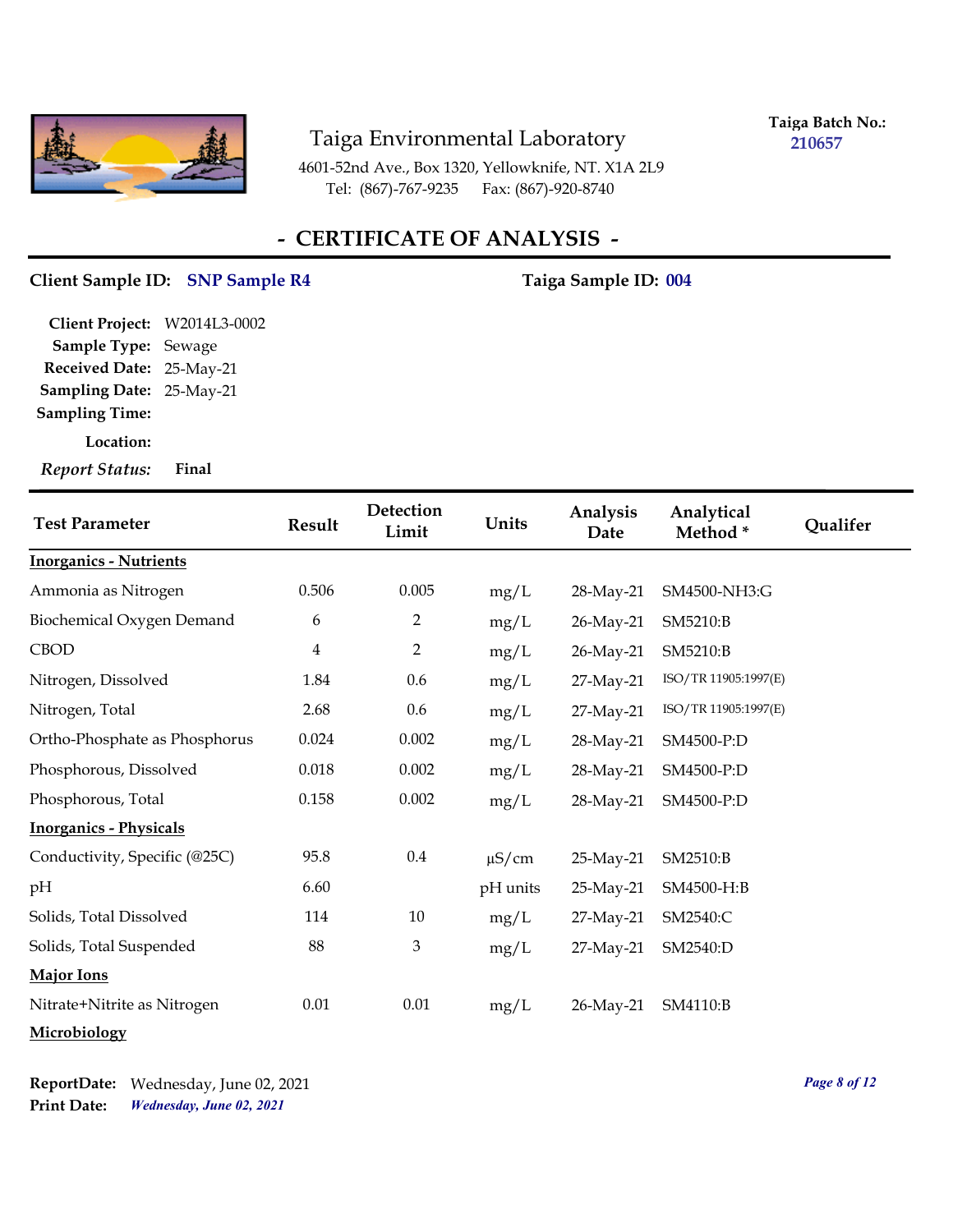

**Taiga Batch No.: 210657**

4601-52nd Ave., Box 1320, Yellowknife, NT. X1A 2L9 Tel: (867)-767-9235 Fax: (867)-920-8740

# **- CERTIFICATE OF ANALYSIS -**

| Client Sample ID: SNP Sample R4 |        | Taiga Sample ID: 004 |                              |  |  |    |
|---------------------------------|--------|----------------------|------------------------------|--|--|----|
| Coliforms, Fecal                | TNTC   |                      | CFU/100mL 25-May-21 SM9222:D |  |  | 86 |
| Coliforms, Total                | 14500  | 1000                 | MPN/100ml 26-May-21 SM9223:B |  |  |    |
| Escherichia coli                | < 1000 | 1000                 | MPN/100ml 26-May-21 SM9223:B |  |  |    |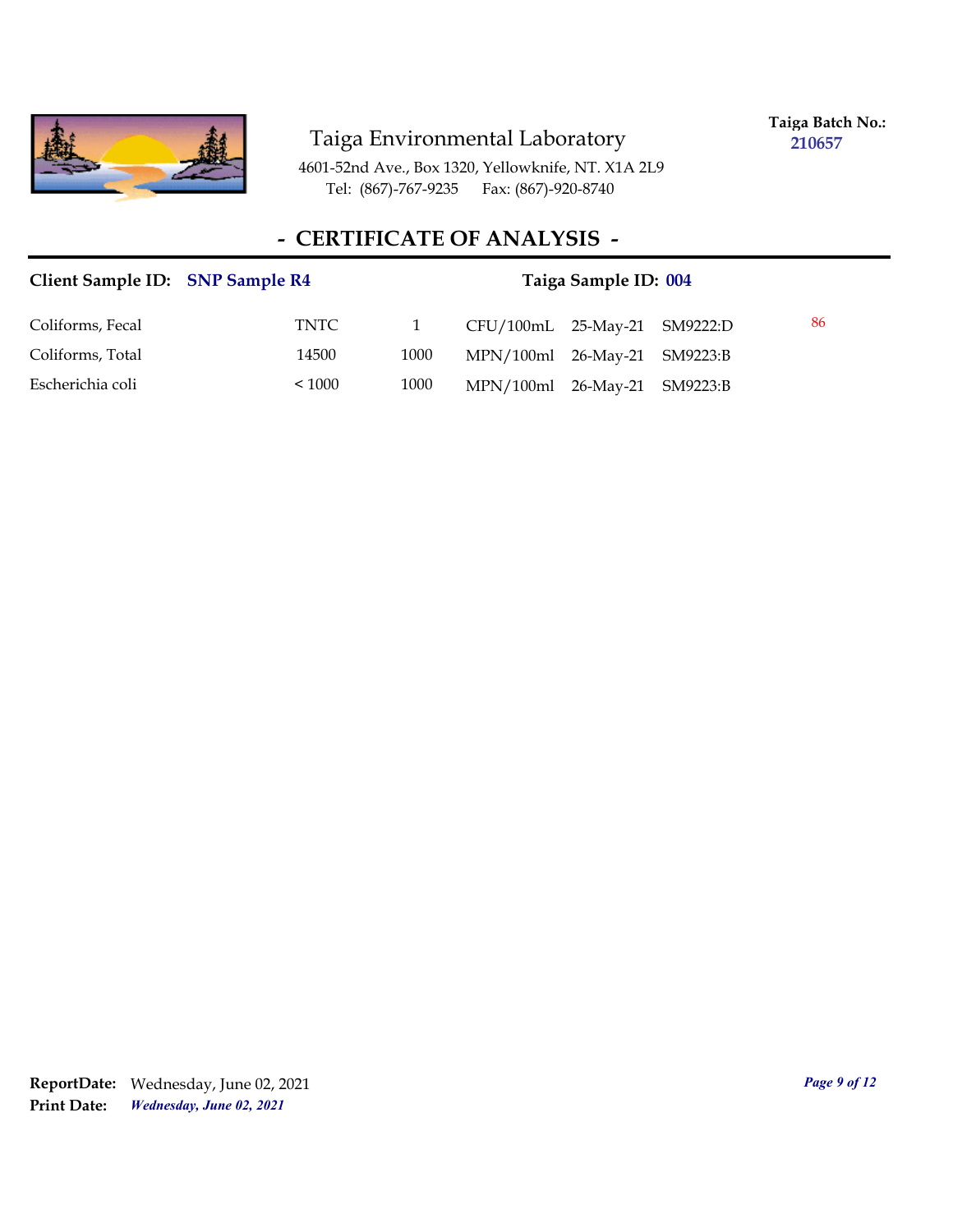

**Taiga Batch No.: 210657**

4601-52nd Ave., Box 1320, Yellowknife, NT. X1A 2L9 Tel: (867)-767-9235 Fax: (867)-920-8740

## **- CERTIFICATE OF ANALYSIS -**

#### Client Sample ID: SNP Sample R3 Taiga Sample ID: 005

**Sampling Date:** 25-May-21 **Received Date:** 25-May-21 **Client Project:** W2014L3-0002 **Sample Type:** Sewage **Sampling Time:**

**Location:**

*Report Status:* **Final**

| <b>Test Parameter</b>         | Result | Detection<br>Limit | Units      | Analysis<br>Date | Analytical<br>Method* | Qualifer |
|-------------------------------|--------|--------------------|------------|------------------|-----------------------|----------|
| <b>Inorganics - Nutrients</b> |        |                    |            |                  |                       |          |
| Ammonia as Nitrogen           | 13.8   | 0.005              | mg/L       | 28-May-21        | SM4500-NH3:G          |          |
| Biochemical Oxygen Demand     | 21     | $\overline{2}$     | mg/L       | 26-May-21        | SM5210:B              | 55       |
| <b>CBOD</b>                   | 17     | $\overline{2}$     | mg/L       | 26-May-21        | SM5210:B              |          |
| Nitrogen, Dissolved           | 18.5   | 0.6                | mg/L       | 27-May-21        | ISO/TR 11905:1997(E)  |          |
| Nitrogen, Total               | 20.1   | 0.6                | mg/L       | 27-May-21        | ISO/TR 11905:1997(E)  |          |
| Ortho-Phosphate as Phosphorus | 1.84   | 0.002              | mg/L       | 28-May-21        | SM4500-P:D            |          |
| Phosphorous, Dissolved        | 1.87   | 0.002              | mg/L       | 28-May-21        | SM4500-P:D            |          |
| Phosphorous, Total            | 2.42   | 0.002              | mg/L       | 28-May-21        | SM4500-P:D            |          |
| <b>Inorganics - Physicals</b> |        |                    |            |                  |                       |          |
| Conductivity, Specific (@25C) | 339    | $0.4\,$            | $\mu$ S/cm | 25-May-21        | SM2510:B              |          |
| pН                            | 7.09   |                    | pH units   | 25-May-21        | SM4500-H:B            |          |
| Solids, Total Dissolved       | 178    | 10                 | mg/L       | 27-May-21        | SM2540:C              |          |
| Solids, Total Suspended       | 18     | 3                  | mg/L       | 27-May-21        | SM2540:D              |          |
| Major Ions                    |        |                    |            |                  |                       |          |
| Nitrate+Nitrite as Nitrogen   | 0.22   | $0.01\,$           | mg/L       | 26-May-21        | SM4110:B              |          |
| Microbiology                  |        |                    |            |                  |                       |          |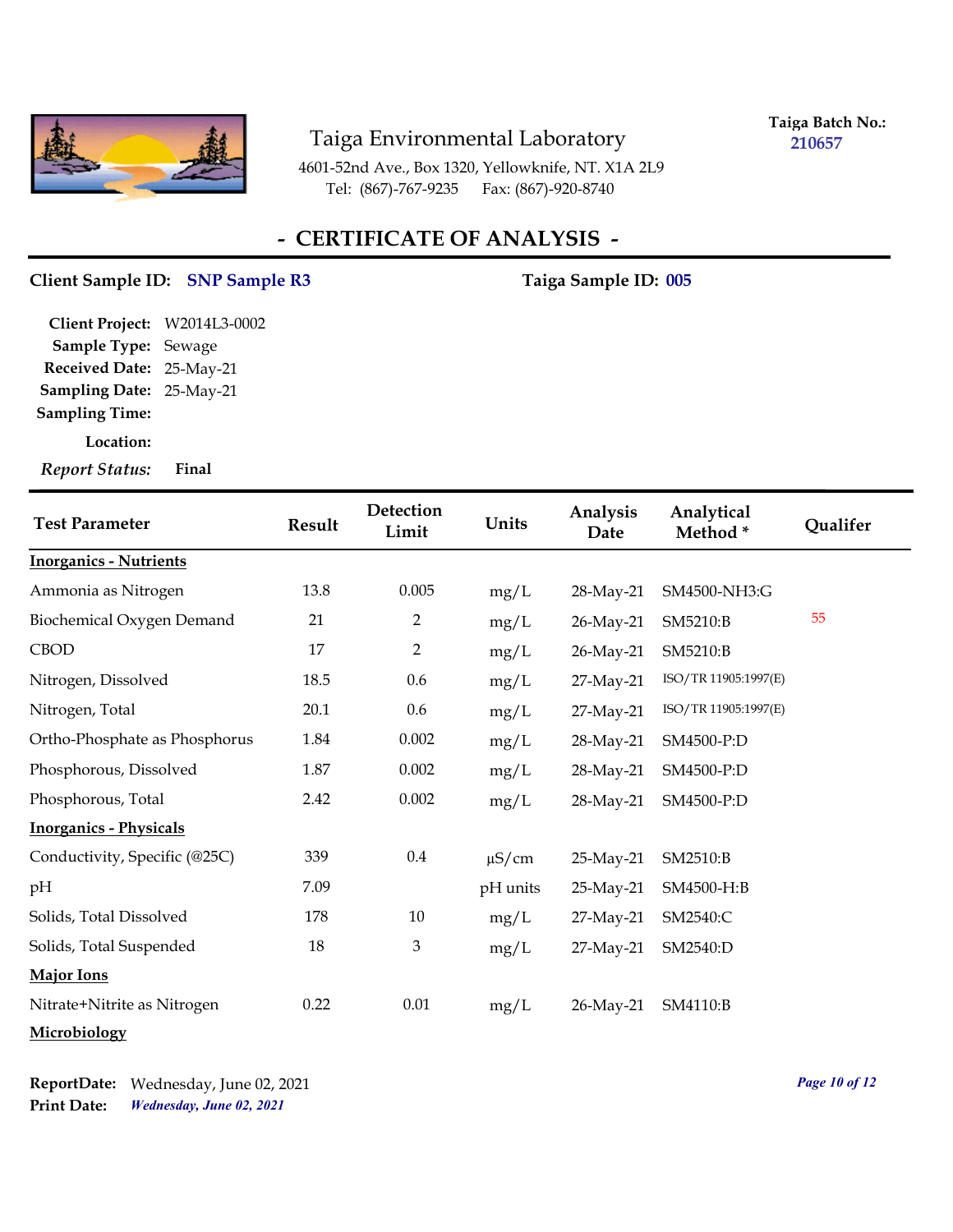

**Taiga Batch No.: 210657**

4601-52nd Ave., Box 1320, Yellowknife, NT. X1A 2L9 Tel: (867)-767-9235 Fax: (867)-920-8740

# **- CERTIFICATE OF ANALYSIS -**

| Client Sample ID: SNP Sample R3 |       | Taiga Sample ID: 005 |                              |  |  |    |  |
|---------------------------------|-------|----------------------|------------------------------|--|--|----|--|
| Coliforms, Fecal                | TNTC  |                      | CFU/100mL 25-May-21 SM9222:D |  |  | 86 |  |
| Coliforms, Total                | 43200 | 1000                 | MPN/100ml 26-May-21 SM9223:B |  |  |    |  |
| Escherichia coli                | 2000  | 1000                 | MPN/100ml 26-May-21 SM9223:B |  |  |    |  |